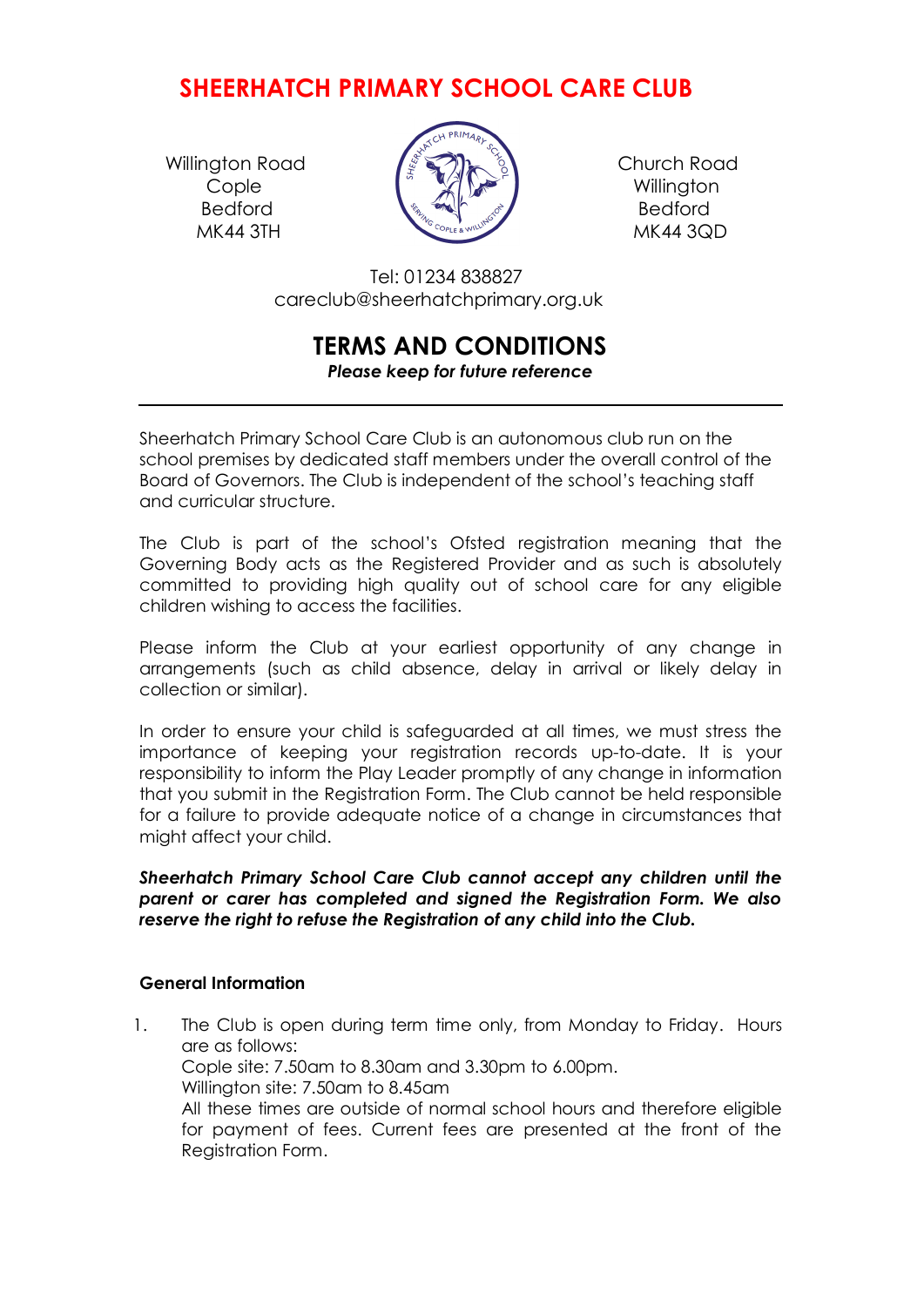- 2. The club operates on both school sites before school and Cople site only after school. (Children from the Willington site booked into after school care club will be transported to Cople on the school minibus). The Club operates from a classroom base and has access to the kitchen, library, toilets and outdoor playgrounds. The Club can access some of the school facilities by mutual consent between the Head Teacher and Club Play Leader.
- 3. The Club aims to be self-financing without financial support from the normal school budget. All running costs should come from fees or events specifically aimed to raise income for the Club. Any surplus funds will be used primarily for the benefit of Care Club and the children it serves.
- 4. Children attending the Club are fully supervised at all times by suitably qualified members of staff that have undergone police checks with the Disclosure and Barring Service (DBS). They operate under National Standard Guidelines set by Ofsted and adhere to a rigid framework of policies ratified by Governors for that purpose.
- 5. The Club asks that any children with mobile phones have them switched off whilst at the Before and After School Club. Failure to comply will result in confiscation until the end of the session. The Club will not be held liable or responsible for mobile phones and would strongly recommend that a child does not bring them to the club unless extremely necessary
- 6. All accidents and incidents are recorded in the relevant books and shown to parents explaining what has happened and for them to sign

## **Eligibility**

- 1. The Club serves children of Sheerhatch Primary School.
- 2. All parents wishing their children to access the Club must complete the Registration Form and pay the appropriate fee before their attendance will be permitted.
- 3. Booking should be completed using the ParentMail system and paid for at the time of booking. The club accepts casual bookings (subject to availability and completion of Registration) for occasional and one off attendances.
- 4. ParentMail bookings will close 24 hours in advance of the session. In the rare circumstance that a last minute booking is required, parents should contact the school office and a place can be booked, subject to availability. Regular advance bookings, once confirmed, are secured for the specified period. Casual bookings will be dealt with in order; where two or more bookings are requested at the same time and the Club is reaching capacity then priority, in order, will be given to those booking regularly, those wishing to commit to regular booking and then casual bookings in order of arrival.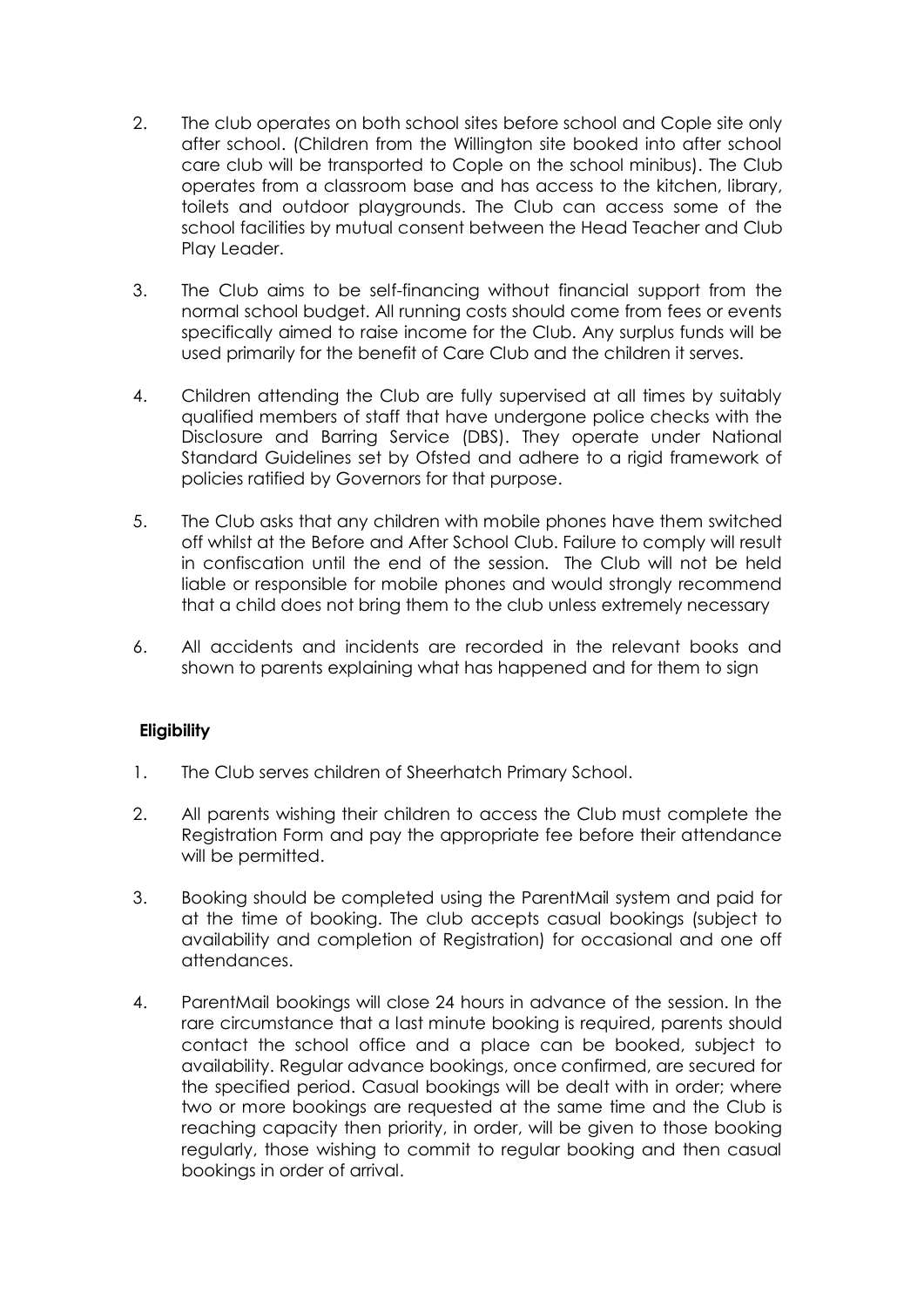- 5. The maximum number of children attending will always correspond to the National Standards for child care set by Ofsted. The prescribed adult to child ratio will never be compromised.
- 6. Children left in the care of the Club are not the responsibility of other school staff members. Unless there exists a mutual agreement between the Head Teacher and Club Play Leader all school staff on the premises are supernumerary during the hours that the Club operates.
- 7. The Club accepts no responsibility for children and their possessions on school premises that are not registered with the Care Club.

#### *Booking Requirements, Fees and Non Payment Penalties*

- 1. Booking should be completed using the ParentMail system and paid for at the time of booking.
- 2. ParentMail bookings will close 24 hours in advance of the session. In the rare circumstance that a last minute booking is required, parents should contact the school office and a place can be booked, subject to availability.
- 3. Bookings can only be made by whoever has parental responsibility and has signed the Registration Form. It is recommended that bookings are made as much in advance as possible to avoid disappointment. The Parentmail system will only take bookings up to the available capacity.
- 4. Payment of last minute bookings must be made at the point of booking if made in person or on the day if made by telephone. If payments have not been made then an invoice will be issued.
- 5. Invoices will be drawn on the information provided. Payment is expected within seven days of issue for the session to which the invoice applies and can be by cash or cheque made payable to the school. Child care vouchers are also accepted; please contact the School Finance Officer for further information.
- 6. There will be a £10 charge for any returned unpaid cheques.
- 7. There will be a £10 charge for all late payments outstanding at the end of the half term.
- 8. Persistent late or non-payment will be pursued and may result in steps being taken to terminate your child's registration and offer the place to another child.
- 9. Please note that members of staff are contracted until 6.15 p.m. so time frames are tight at the end of the last session and late collection is not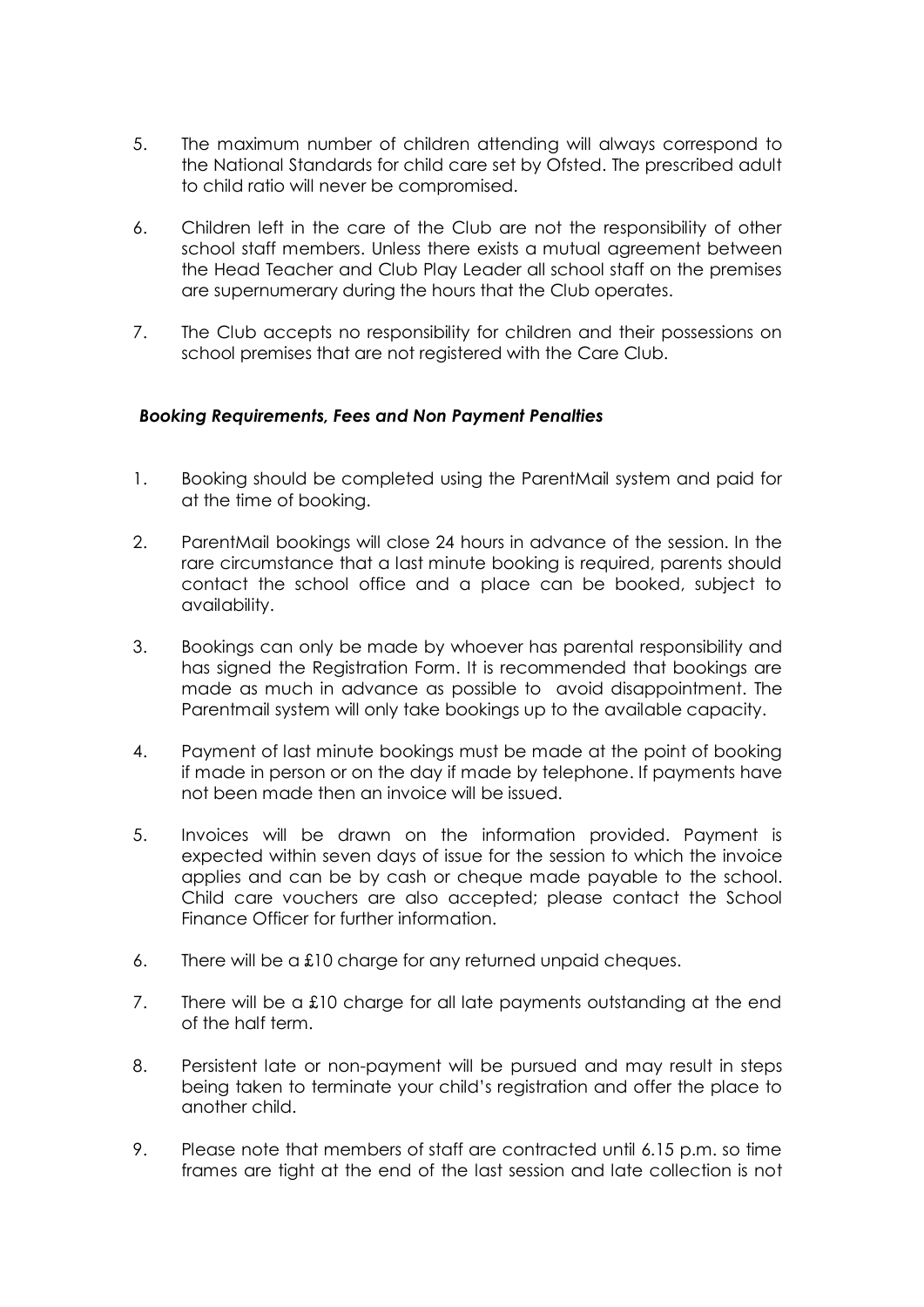an option. We take non-collection very seriously and will not tolerate repeat offences, so please make sure the Club is notified of any changes that may affect the collection of a child at the appointed time.

- 10. It is the parent or carer's responsibility to make sure the Club is informed as soon as possible of a potential late collection. If the designated collecting adult cannot collect the child then it is recommended that they make suitable alternative arrangements in order to avoid the fines and possible consequences of the child being handed over to Social Services if we have the misfortune to arrive at the end of the Non-Collection of Child Policy procedure.
- 11. Unfortunately, refunds are not given for unplanned absences such as illness unless there are exceptional circumstances. These will be at the sole discretion of the Governors in conjunction with the Play Leader. All claims for refunds should be made in writing to the Governors via the Play Leader.

#### **Cancellation**

- 1. Notice of a cancellation for a booking must be made 48 hours in advance. Bookings made on the day and then cancelled are not refundable
- 2. Please note; cancellation outside of these periods will result in the forfeiture of fees paid.

#### **Arrival and Collection Arrangements**

- 1. Children attending Care Club before school remain the responsibility of their parents or carers until they are formally handed over and signed into the care of Care Club staff at 7.50 a.m. We cannot accept liability for children left unattended before this time.
- 2. The staff will have a register of attendance that lists all children expected at any particular session and will record arrival and departure accordingly.
- 3. The Club would be grateful if parents or carers could notify the Play Leader as soon as possible if their child will not be attending on any particular day.
- 4. Parents or carers must collect their children promptly from the side gate entrance at Cople entrance in person or in accordance with the information supplied at Registration. If the collecting person is not known to staff they will require an agreed password before releasing the child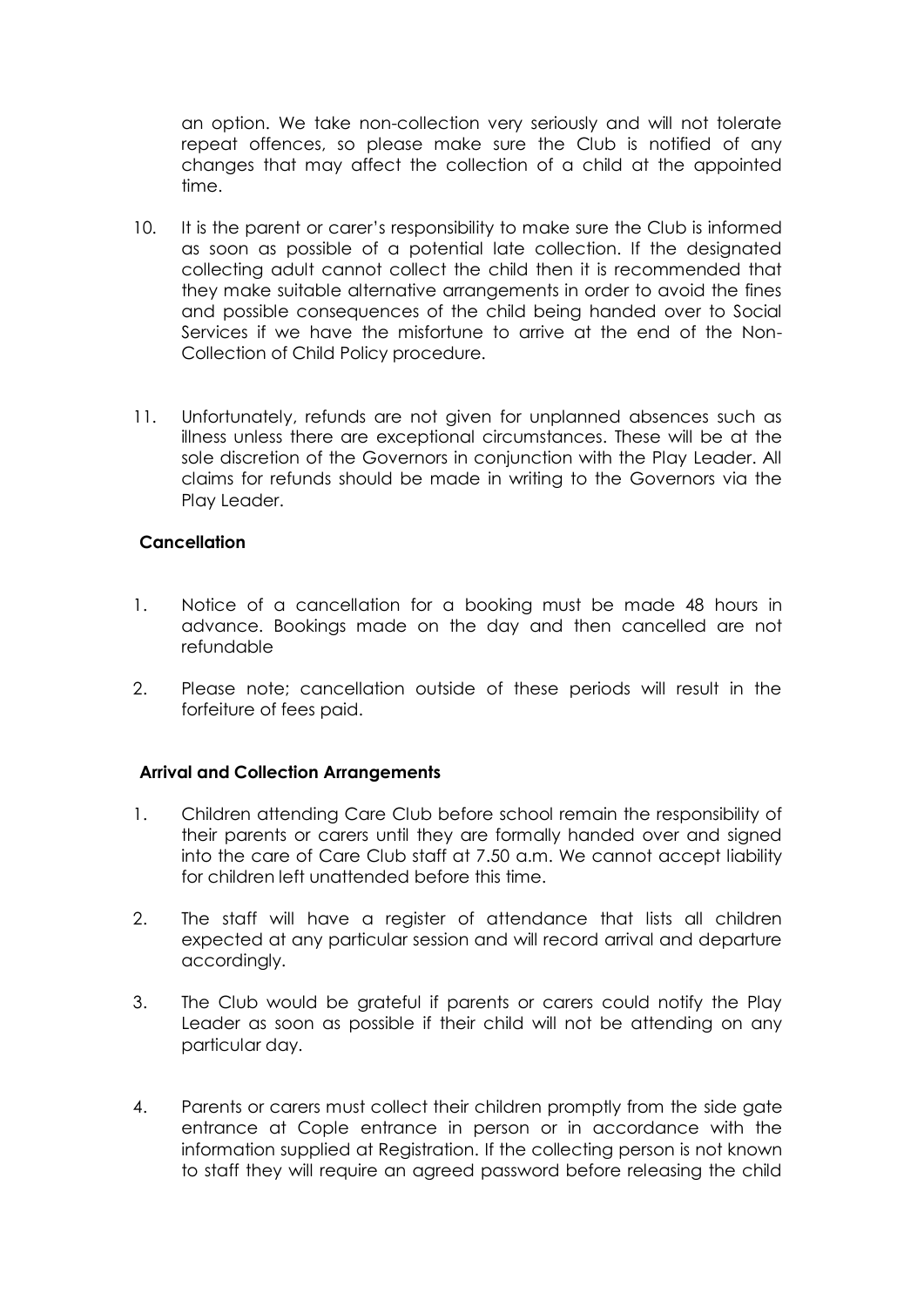from our care. Regular or permanent changes in the person(s) allowed to collect your child should be notified to the Play Leader in writing so that the collection details can be properly amended. It is the parent or carer's responsibility to ensure that the Play Leader is fully informed at all times about who is to collect the child. *Unauthorised adults will not be allowed to remove any children from our care until a parent or carer is contacted first.*

5. A failure to collect a child without reasonable notification will result in the Non-collection of Children procedure being followed. This can have serious ramifications and will always result in a surcharge being applied in accordance with the Booking Requirements, Fees and Non Payment Penalties notice above.

#### *Medication and Illness*

- 1. Any special medical condition should be reported to the Play Leader at the point of Registration. The Care Club cannot be held responsible for circumstances affecting the health of a child where the parent or carer has failed to notify the Club of dietary, asthmatic or other medical condition that may affect the well-being of the child whilst in attendance. If medical condition was unknown at the time of registration, it is the duty of the parent/carer to notify the club as soon as possible. We cannot be held responsible for undeclared medical information that may compromise a child's safety.
- 2. Full procedures on child illness and medication can be found in the schools Medicines Policy.
- 3. Children who are ill should not attend Care Club. If a child becomes ill during a session then the Play Leader will endeavour to contact the parent or carer who should then make arrangements to collect the child as soon as possible.
- 4. If a child has not attended school they will not be eligible to attend Care Club.
- 5. Parents wishing medication to be taken during Club sessions should make a formal request in writing on a Medication Consent Form indemnifying the Club from liability in line with school policy.
- 6. The Registration Form, which all parents must fill in and sign, provides permission for emergency medical treatment to be given should the need arise.
- 7. If urgent medical treatment is required and the parent or carer cannot be contacted then the Club staff will act in *loco parentis* and assume the authority to seek appropriate medical attention.
- 8. If you do not wish to give consent to medical treatment being administered in your absence, then you must provide the Club with *full*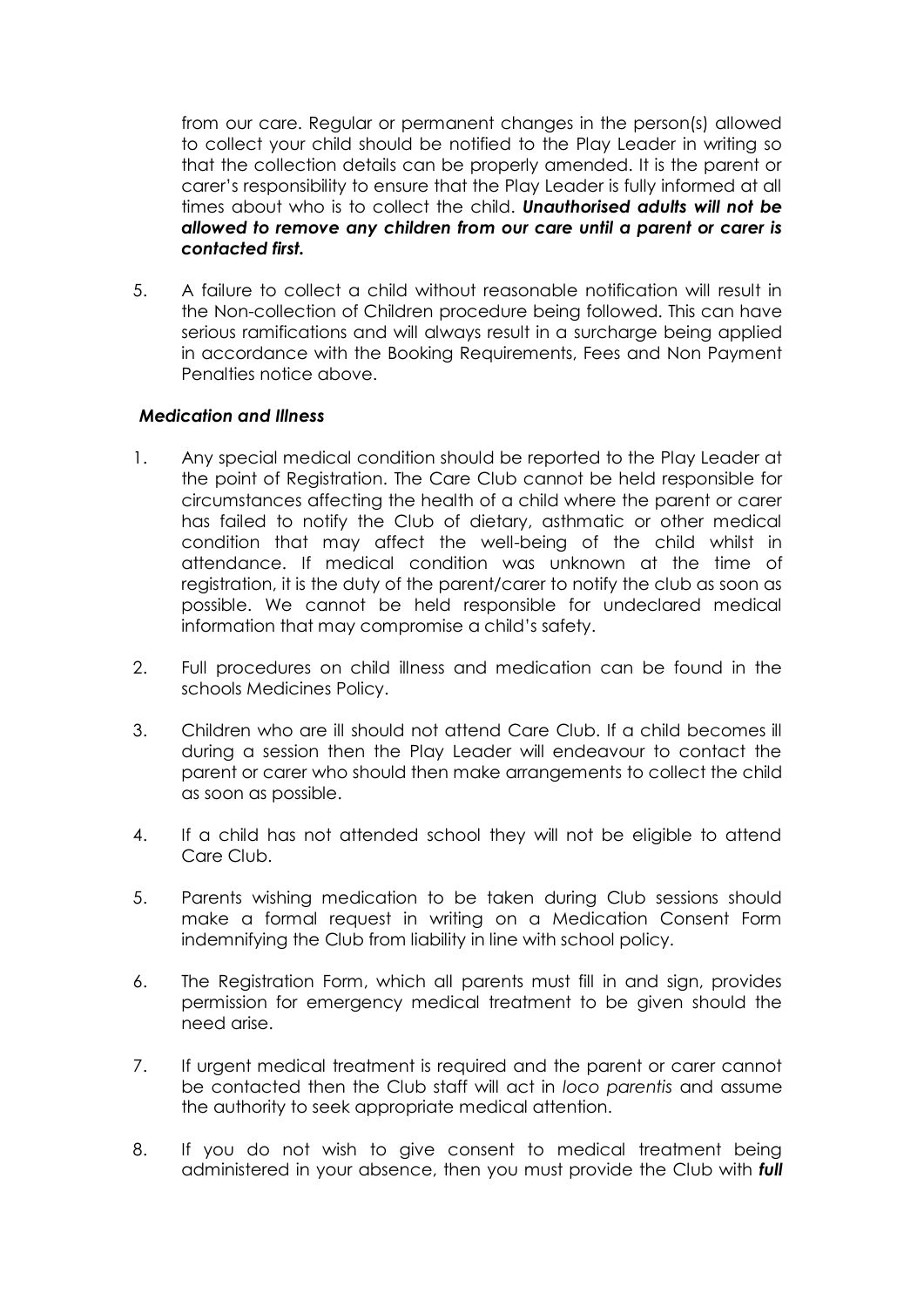*written instruction* on what you would like staff to do in the event of your child needing urgent medical attention. Leaving this section blank on the registration form will result in your child not being allowed to attend.

#### *Equal Opportunities*

1. Children with special needs are welcome to attend Care Club. The Club has good working relations with the Local Authority who can provide additional assistance so that staff and parents or carers can work closely together to ensure the child enjoys their experience in our care. The criterion for inclusion is that arrangements are put in place before the first attended session so that the group as a whole continues to be serviced to the highest standards.

## *Activities*

1. The Play Leader is responsible for ensuring activities are carefully planned to provide variety and interest at all times. Generally these will include arts, crafts, toys, physical activities and outside play. Every effort is made to provide a quiet reading area. The emphasis is on fun in the absence of a formal curriculum. The purpose of the Club is not to simply be an extension of the school day. If a parent wishes the child to complete homework this will be an agreement made between the child and parent or carer; however, it cannot be enforced by the staff members of the club.

#### *Refreshments*

1. Care Club provides snacks in all the attended sessions in accordance with the Food and Drink Policy and Food Handling Policy. The Play Leader ensures there is a diversity of foods available and that drinks are freely available at all times.

#### *Disciplinary Matters*

- 1. All children are expected to;
	- Observe normal school etiquette and comply with Club rules;
	- Respect all school and Club property and facilities;
	- Co-operate fully with members of staff at all times;
	- Avoid behaviour that may inconvenience others;
	- Be considerate to others at all times;
	- Respect requests and requirements made by a member of staff.
- 2. Parents and carers are expected to make their child aware of these rules; details of the Club behaviour agreements are displayed on the club notice board.